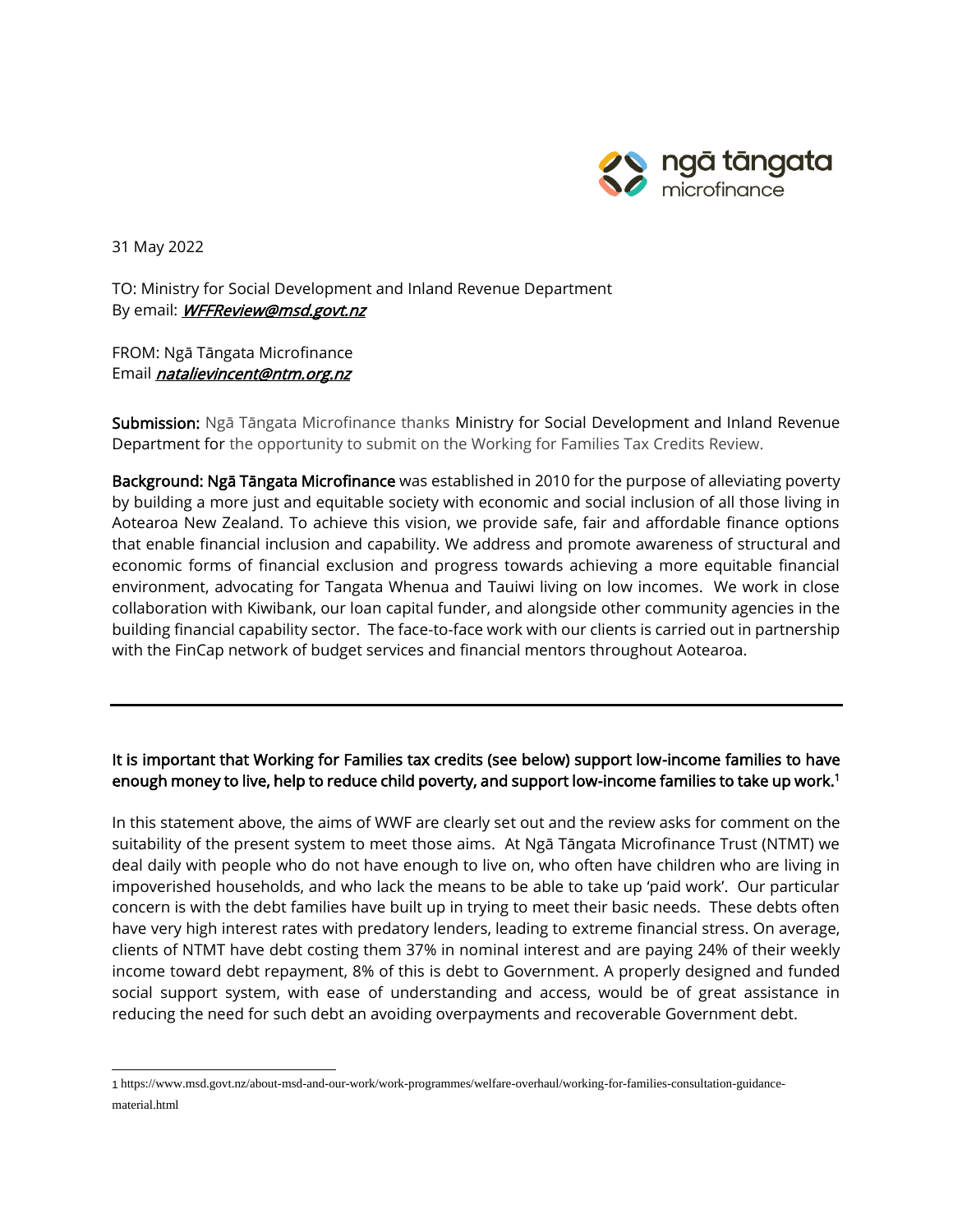## Naming Matters

The centrality of 'paid work' to the Working for Families package is recognised in its name. We submit that this emphasis must shift to children being at the centre of these policies. If the needs of children are centralised, then the aims of WWF as expressed above, would be more easily achieved. By centralising paid work, rather than the wellbeing of the child, the policy places undue stress on families to meet requirements that are often unachievable.

## Design Matters

Policy design is of utmost importance – both in its overall aims and in the regulations that execute that design. In one of the documents about this review – it was written: "The ease of engaging with the income support system can influence the amount of support a family receives, as well as the timeliness of that support."<sup>2</sup>

The complex design of WFF has meant rather than helping a family into some essential support, it can leave them confused and without the proper payments they should be receiving. Often debt is created because of the system itself. At NTMT we see the lack of ease in engaging with the system when families find that they owe money back and become part of a debt recovery programme -this adds to family debt and contributes to child poverty, rather than alleviating it as is the intention of the policy. The present design of the job market with so much part-time work, shift-work and casual insecure work all contribute to the difficulty families have in applying for and maintaining WFF payments. The complexities of the system make it very difficult to plan ahead in a precarious work environment and is directly at odds with the Government's key objective to reduce child poverty.

The most egregious part of this package of support is the In Work Tax Credit (IWTC). At NTMT 80% of our clients are women on a benefit, many raising children on their own. They are 'working'. The work of raising and caring for their children and others in their families, is not recognised by the design of this policy. The conditionality of eligibility for the IWTC imposes a discrimination based on the lack of recognition of the essential work of caring and parenting. It disproportionately impacts on women and on Māori and Pacific Island parents. If this payment of \$72.50 for families with 1 to 3 children (at present) was paid to beneficiary families, the impact would be significant and would reduce the need for high interest loans and hardship grants.

As the policy stands at the moment, it punishes parents for putting their parenting and caring role first and has a profound impact on the well-being of the children. Children need a stable warm environment to thrive. Having parents on and off benefits and in and out of part-time work, does not provide this stability.

It is essential that the amount of money paid out by WFF keeps pace with the cost of living. At the moment WFF payments are not aligned to wage growth or inflation. The NZ Superannuation payments are indexed to wages, and it is important that payments for children are treated the same.

<sup>2</sup> Joint Report: Welfare overhaul: Working for Families Review-Options 5 August 2021.